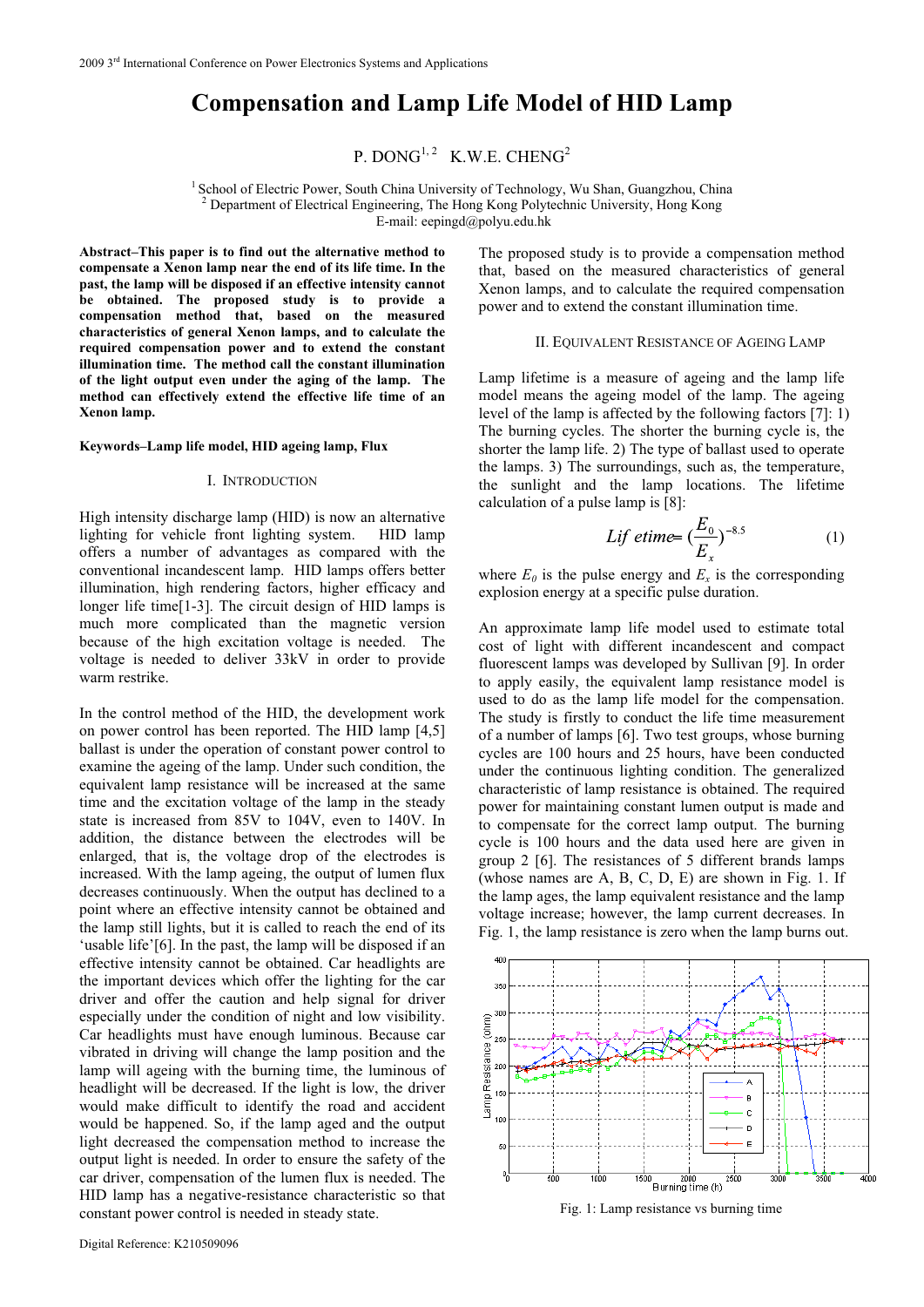The equivalent lamp resistance *Rageing* could be seen as a function of burning time *to*:

$$
R_{\text{ageing}} = C_1 t_o + C_2 \tag{2}
$$

where  $C_1$  and  $C_2$  are the constants obtained from the experimental data. The fitting values of  $C_1$  and  $C_2$  in different brand lamps are shown in Table 1.

| Table 1 Fitting Values of the lamp resistance |  |  |
|-----------------------------------------------|--|--|
|-----------------------------------------------|--|--|

| Brand |        | C,       |
|-------|--------|----------|
|       | 0.0501 | 175.9469 |
|       | 0.0019 | 165.4634 |
|       | 0.0407 | 162.8149 |
|       | 0.0141 | 201.9560 |
|       | 0.0134 | 195.5795 |

The average resistance value of the five lamps could be obtained from:

$$
R_{\text{aging av}} = C_{1\text{ av}}t_o + C_{2\text{ av}} \tag{3}
$$

According to Table 1, the rated average life of HID lamp in standard is 2000 hours. The lumen flux maintenance *R-*(from the data of the lamps in group 2) where the  $R_{\phi_m}$  a is around 60% when the lamps burn at 3000 hour compensation method could be used.

# III. COMPENSATION METHOD

The cost would be high if a calculagraph is used in the ballast. In order to know the time for the compensation, the parameters of lamp voltage, current and resistance are needed. According to (3), the average resistance is  $272\Omega$ at 3000 hours. In the normal operation, the lamp works at 35W constant power control in steady state. Hence, the lamp voltage is 97V and lamp current is 0.359A. The lamp voltage is measured in the control process and it is used as a signal for the compensation. If the power loss is accounted for, and the lamp voltage is over 95V three times, the compensation is used in the HID lamp. When the lamp comes to the compensation state, the lamp voltage needs not to be measured again to avoid the error operation.

The light output is affected by the lamp current. In compensation process, the lamp current is fixed as 0.4A (as the nominal current in the requirement in Standard) and the compensation power is calculated by

$$
P_{com} = i_{lamp}^{2} * R_{ageing}^{r}
$$
 (4)

where *Rageing tr* is the lamp resistance at the time of compensation. Pcom is the lamp power in compensation process. If the lamp resistance in equation (4) is known, the power for compensation could be obtained. The values of *Rageing\_tr* could be calculated by the lamp voltages measured as compensation signal. Because the constant power is 35W if the compensation is not used, then:

$$
R_{\text{ageing}}_{tr} = \frac{|v_{\text{lamp}}|^2}{P_{\text{rate}}}
$$
 (5)

where  $v_{\text{lamp}}$  is the lamp voltage measured at the time of compensation and  $P_{\text{rate}}$  is the rated power of the lamp. In this case, it is 35W. The relationship between the lamp voltage and compensation power is shown in Fig. 2.



Fig. 2: Compensation power and lamp voltage

In order to conduct the test, a manual switch is used. Fig. 3 shows that a switch (SW1) and an RC combination is integrated with the usual ballast. The software monitors the status of the switch. The compensation request is initiated when the switch is ON and cancelled when OFF. The software is designed to accept the compensation request only after the lamp has attained the steady state.



Fig. 4: Flow chart of compensation

The experimental results for new lamp, aged lamp and compensation installed aged lamp are as shown in figures 5, 6 and 7 respectively. The output luminous flux of aged lamp is 1823 lm. The ballast is able to compensate the lamp luminous flux from 1823 lm to 2208 lm. But the compensation method would increase the ageing speed of the HID lamp due to the large power used in the steady state. This method is controversial because if the lamp illumination output is not satisfactory, the lamp will not be